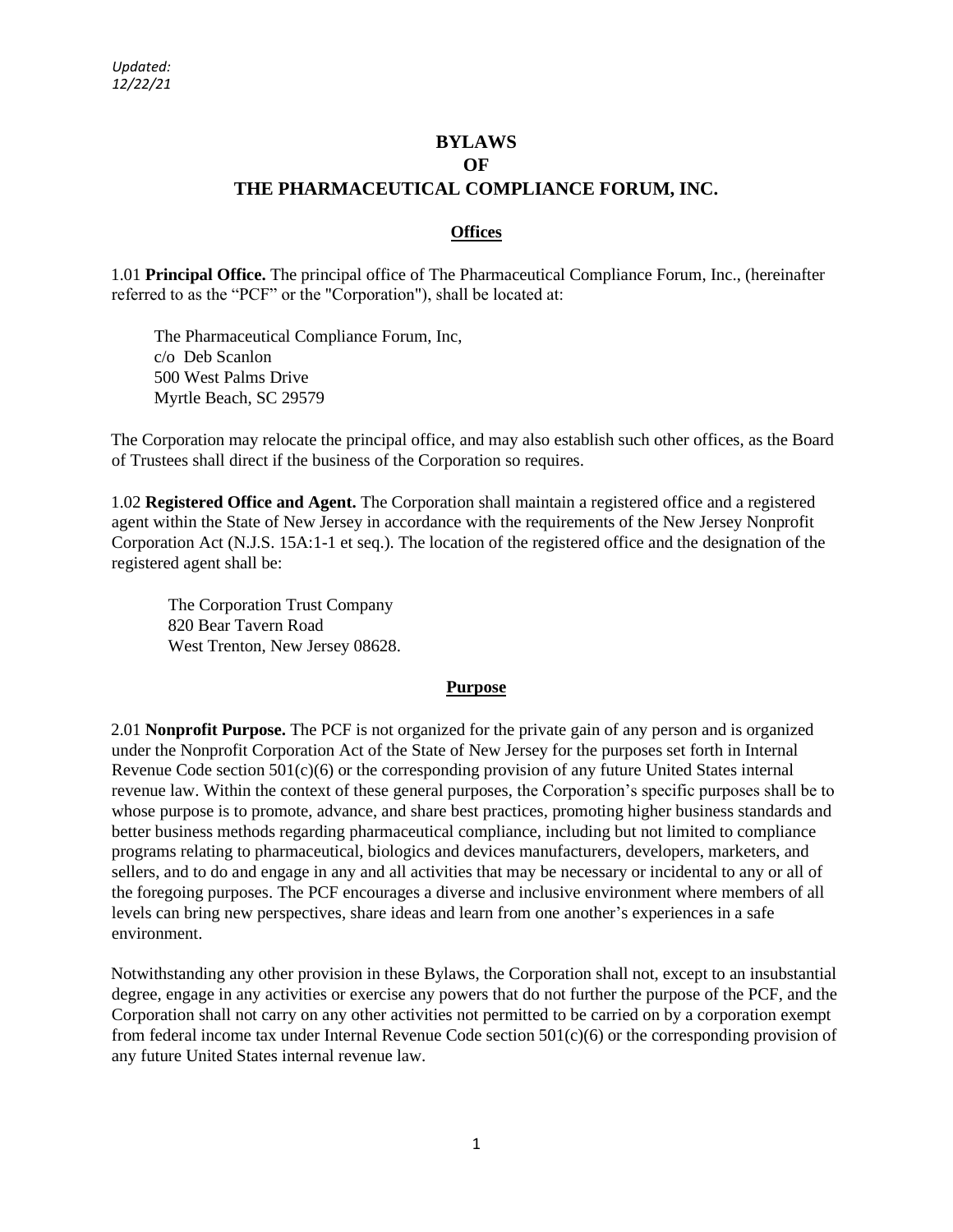# 2.02 **Dedication of Property.**

- (a) All corporate property is irrevocably dedicated to the purposes set forth in section 2.01. No part of the net earnings of the PCF shall inure to the benefit of any of its directors, trustees, officers, or members, or to the benefit of any private person except as reasonable compensation for services rendered, goods received, and other property or valuable thing which may be acquired by the Corporation for the accomplishment of its purposes.
- (b) On the winding up and dissolution of the PCF, after paying or adequately providing for the debts, obligations and liabilities of the PCF, the remaining assets of the PCF shall be distributed to nonprofit funds, foundations or corporations which have established their tax-exempt status under Internal Revenue Code sections  $501(c)(3)$  or  $501(c)(6)$ , or the corresponding provision of any future United States internal revenue law, and which have their principal area of activities in the State of New Jersey and which have as their principal purpose the assistance and advancement of pharmaceutical compliance.

# **Construction**

3.01 Unless the context requires otherwise, the general provisions, rules of construction and definitions in the Nonprofit Corporation Act of the New Jersey Code shall govern the construction of these Bylaws.

## **Members**

4.01 **Classes.** PCF shall have one class of Members, designated Corporate Members. Corporate Membership shall be conferred upon application and on compliance with the standards and requirements set forth below and approval by majority vote of the Board of Trustees.

4.02 **Qualifications and Voting Rights of Member Classes.** Corporate Members must be from the research-based pharmaceutical and biotechnology industry, including but not limited to pharmaceutical, biologic and device companies. Each Corporate Member must have implemented a compliance program. Corporate Members may designate individuals from their organizations to participate in the PCF. These individuals must be employed by the Corporate Member and typically are compliance officers, compliance attorneys or other professionals with responsibility for oversight or other aspects of their respective corporate compliance programs (collectively, "Participants"). Corporate Members are permitted to designate as many Participants as they wish and such Participants will be provided communications from PCF and are permitted attendance at PCF annual meetings and other functions. Corporate Members are charged an annual fee in accordance with the fee structure established by the Board. Such fee structure may be modified from time to time, as approved by the Board.

The specific qualifications for and voting rights, if any, of Corporate Members are as follows: With regard to PCF decisions, each Corporate Member shall have voting rights equal to all other Corporate Members. Each Corporate Member may cast its vote by any officer or agent of the Corporate Member, or by any proxy appointed by the Corporate Member, unless some other person, by resolution of the Corporate Member's board or pursuant to its bylaws shall be appointed to vote the shares. Each Corporate Member, regardless of the number of Participants, will be entitled to a single vote.

4.03 **Member Dues and Fees.** Each Corporate Member must pay, within the time and on the conditions set by the Board of Trustees, any dues, fees or assessments established by these Bylaws or which may be established by the Board of Trustees from time to time.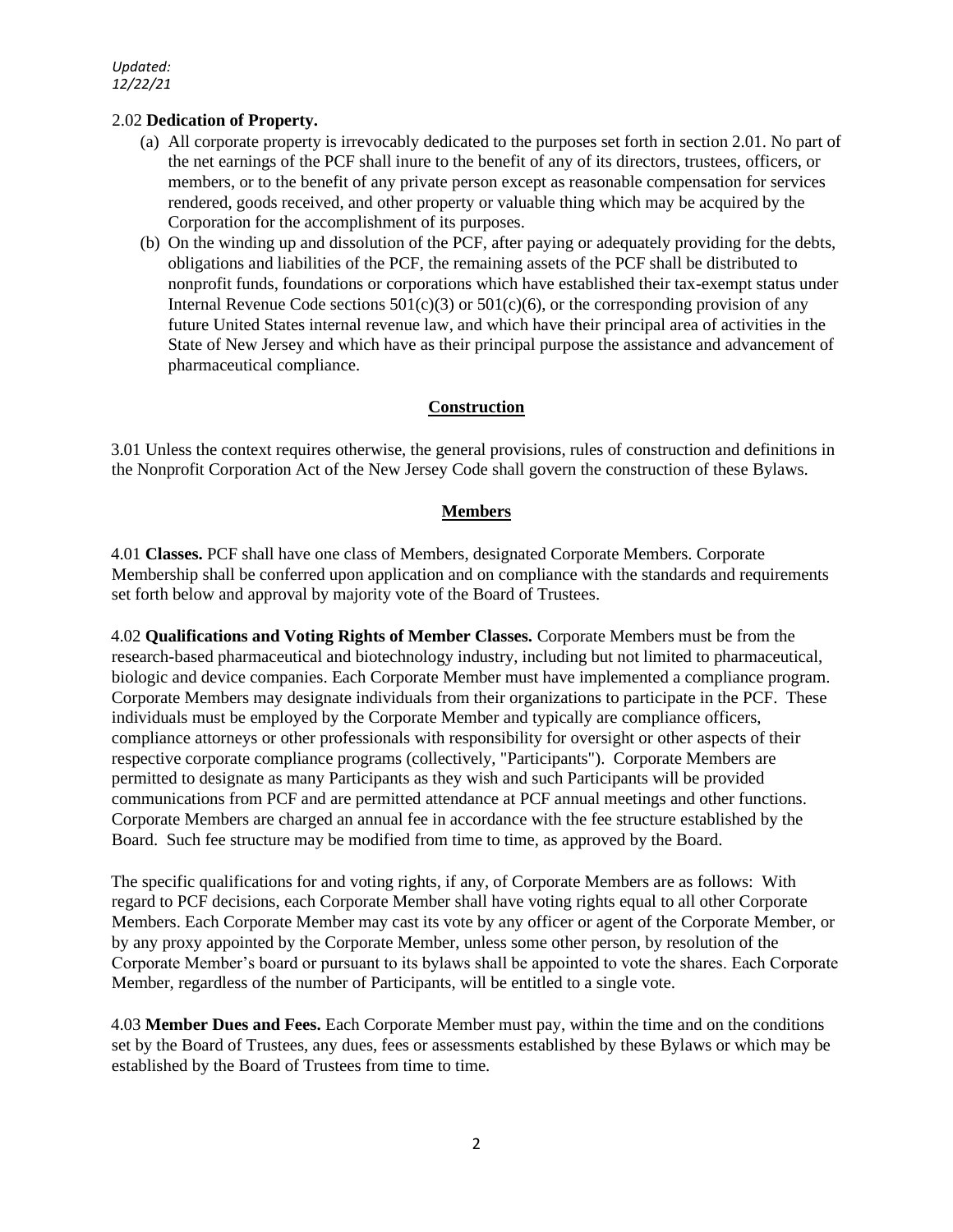4.03.1 **Annual Dues.** Each Corporate Member shall pay annual dues in an amount set periodically by the Board of Trustees.

PCF recognizes there are times when it may become necessary to provide additional support for member companies who are temporarily experiencing a financial hardship emergency.

A member company may request in writing a reduction or waiver of annual membership dues for the emergency period covering up to a full year's membership. This will be a one-time request only. It may not be applied retroactively to past dues or for new PCF members. The request will be reviewed and decided upon with a majority vote from the current Board of Trustees.

If approved and in exchange for the reduction or waiver of dues, the member company will identify an individual (s) who will participate in volunteer opportunities throughout the year including but not limited to meeting planning, speaker/panelist participation or other activities in support of the PCF.

The member company will have all the rights and privileges of membership during this temporary period.

4.04 **Good Standing.** Any Corporate Member who shall be in arrears in the payment of any dues, fees or assessments more than 180 days after the date due shall not be in good standing and the Corporate Member shall not be entitled to vote until the dues, fees and assessments are paid.

4.05 **Termination.** A Corporate Membership shall terminate on occurrence of any of the following events:

- (a) Resignation of a Corporate Member;
- (b) A Corporate Member's failure to pay dues, fees or assessments as set by the Board of Trustees within one year after they become due and payable;
- (c) Dissolution of a Corporate Member;
- (d) Good faith determination by the Board of Trustees, or a committee authorized by the Board of Trustees to make such a determination, that the Corporate Member has failed in a material degree to observe such disciplinary rules or ethical guidelines as may be established by the PCF, or has engaged in conduct materially and seriously prejudicial to the PCF's purposes and interests including, without limitation, conviction of a felony or unethical conduct.

4.06 **Suspension.** A Corporate Member or a Participant may be suspended, under Section 4.07 of these Bylaws, based on the good faith determination by the Board of Trustees, or a committee authorized by the Board of Trustees to make such a determination, that the member or Participant has failed in a material degree to observe such disciplinary rules or ethical guidelines as may be established by the PCF, or has engaged in conduct materially and seriously prejudicial to the PCF's purposes and interests including, without limitation, conviction of a felony or unethical conduct. Suspension may be for a defined period or until the Corporate Member or Participant satisfies any conditions of reinstatement which may have been imposed. During the period of suspension, membership is revoked and the Corporate Member and/or Participant(s), as applicable, has no voting rights, and no portion of any dues, fees or other assessments should be refunded to any suspended or terminated Member or Participant.

4.07 **Procedure for Termination or Suspension; Reinstatement.** If grounds appear to exist for terminating or suspending a Corporate Member or Participant under Sections 4.05 or 4.06 of these Bylaws, the following procedure shall be followed: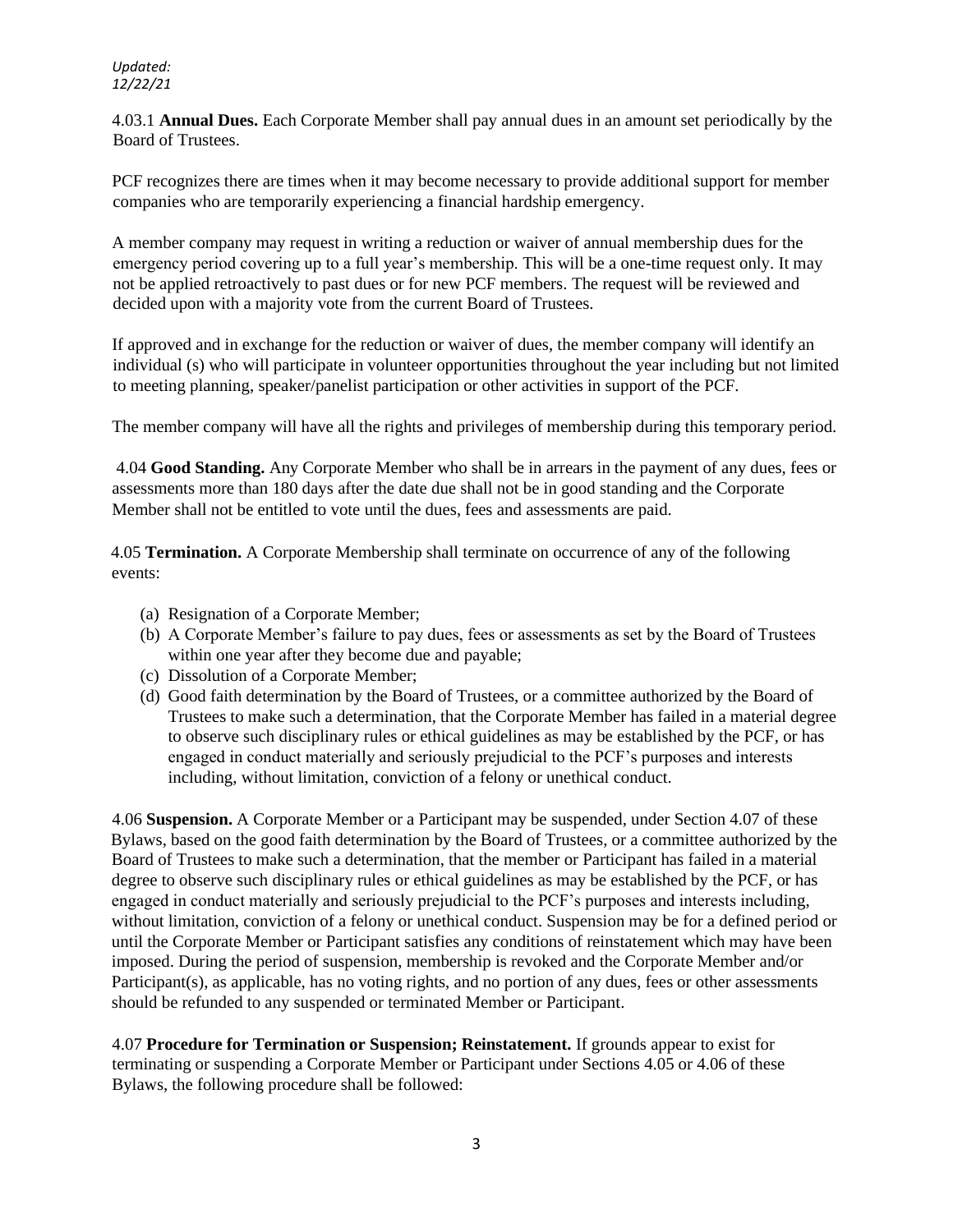- (a) The Board of Trustees shall give the Corporate Member or Participant at least 45 days' prior notice of the proposed suspension or termination and the reasons for the proposed suspension or termination. Notice shall be given by any method reasonably calculated to provide actual notice, including electronic mail. Notice given by posted mail shall be sent by first-class or registered mail to the Corporate Member's or Participant's last address as shown on the PCF's records.
- (b) The Corporate Member or Participant shall be given an opportunity to be heard, either orally or in writing, at least five (5) days before the effective date of the proposed suspension or termination. The hearing shall be held, or the written statement considered, by the Board of Trustees or by a committee authorized by the Board of Trustees to determine whether the suspension or termination should occur. Any hearing may be conducted telephonically.
- (c) The Board of Trustees or duly designated committee shall decide whether the Corporate Member or Participant should be suspended, expelled, or sanctioned in any way. The decision of the Board of Trustees or authorized committee shall be final.
- (d) Any action challenging an expulsion, suspension, or termination of Corporate Membership, including a claim alleging defective notice, must be commenced within 180 days after the effective date of the expulsion, suspension, or termination.
- (e) Corporate Members or Participants whose membership has been terminated under Section 4.05 who wish to be reinstated shall first apply to the Board of Trustees for reinstatement. The Board of Trustees may set such conditions for reinstatement as it deems appropriate, or may require the former member to reapply for membership in the Corporation under the thencurrent standards and procedures for membership.

4.08 **Annual Business Meeting.** An annual business meeting of Corporate Members, attended voluntarily by Participants, shall be held on such date and at such time as may be fixed by the Board of Trustees. At the meeting, members of the Board of Trustees shall be elected and other proper business may be transacted.

4.09 **Special Meetings.** The Board of Trustees, the Chair, or 10 percent (10%) or more of the Corporate Members may call a special meeting of the Corporate Members for any lawful purpose at any time.

4.10 **Procedure for Calling Special Meetings.** A special meeting called by Corporate Members pursuant to Section 4.09 shall be called by written request, specifying the general nature of the business proposed to be transacted and signed by the required number of Corporate Members, and submitted to the Chair or any Trustee of the Corporation. The Secretary Co-Chair shall cause notice of any special meeting to be given promptly to the members entitled to vote stating that a meeting will be held at a specified time and date fixed by the Board of Trustees, provided, however, that the meeting date shall be at least 10 but no more than 120 days after receipt of the request. Nothing in this Section shall be construed as limiting, fixing, or affecting the time at which a meeting of members may be held when the meeting is called by the Chair or the Board of Trustees. No business, other than the business that was set forth in the notice of the meeting, may be transacted at a special meeting.

4.11 **Place of Meetings.** Meetings of the Corporate Members shall be held at any place designated by the Board of Trustees.

4.12 **Notice.** Whenever Corporate Members are required or permitted to take any action at a meeting, a written notice of the meeting shall be given, under Section 4.13 of these Bylaws, to each Corporate Member entitled to vote at that meeting. The notice shall specify the place, date, and hour of the meeting. For the annual business meetings, the notice may generally state the matters, if any, that the Board of Trustees, at the time notice is given, intends to present for action by the Corporate Members. However, the failure of the notice to set forth a particular matter shall not preclude the Board of Trustees from presenting that matter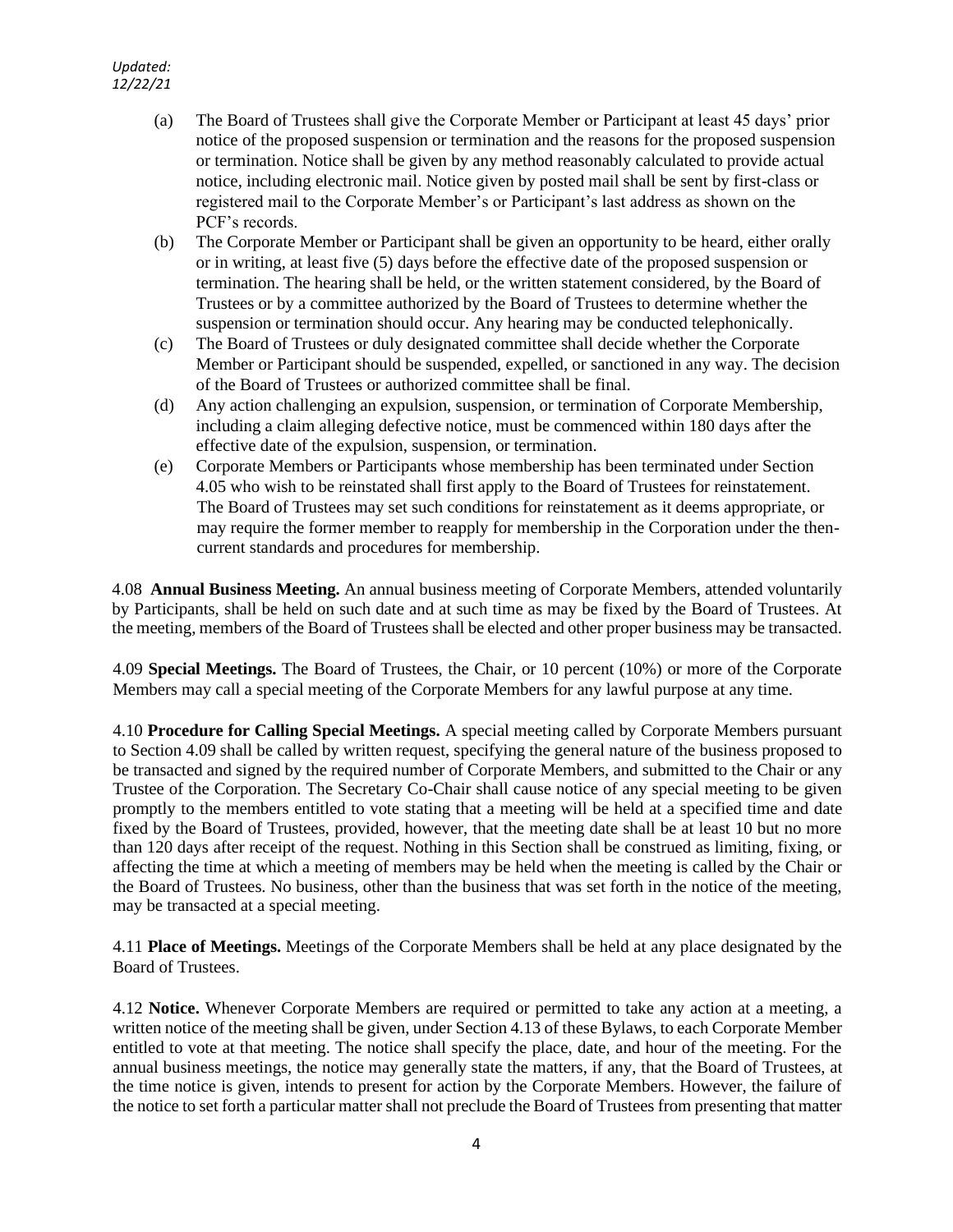or resolution to the Corporate Members for action at the annual business meeting. For a special meeting, the notice shall state the general nature of the business to be transacted and shall state that no other business may be transacted. The notice of any meeting, other than the annual business meeting, at which Trustees are to be elected shall include the names of all persons who are nominees when notice is given.

Approval by the Corporate Members of any of the following proposals is valid only if the notice or written waiver of notice states the general nature of the proposal or proposals:

- (a) Removing an officer or member of the Board of Trustees unless proposed by the Board of Trustees;
- (b) Amending the articles of incorporation or these Bylaws unless proposed by the Board of Trustees; or
- (c) Electing to merge the PCF with another entity, electing to dispose of all or substantially all of the PCF's assets, and electing to wind up and dissolve the PCF.

4.13 **Time and Manner of Notice.** Notice of any meeting of Corporate Members, other than the annual business meeting, shall be in writing and shall be given to each Corporate Members entitled to vote at least 10 but no more than 120 days before the meeting date. Notice of the annual business meeting of Corporate Members shall be in writing and shall be given to each Corporate Member entitled to vote at least 60 days before the meeting date. Notice of any meeting may be given either personally or by first class mail, or by other means of written communication, including electronic mail or facsimile transmission, charges prepaid, and shall be addressed to each Corporate Members entitled to vote, at the postal or electronic mail address or facsimile number of that member as it appears on the books of the PCF or at such address given by the Corporate Member to the PCF for purposes of notice. An affidavit of the mailing of any notice of any Corporate Members' meeting, or of the giving of such notice by other means, may be executed by the Secretary Co-Chair or any person designated by the Chair, and if so executed, shall be filed and maintained in the PCF's minute book. However, the failure to execute an affidavit of mailing, or execution of such affidavit after any meeting for which notice was given, shall not affect the validity of any action taken at such meeting. Notice shall be deemed delivered when deposited in the United States mail, if notice is mailed; and upon successful transmission if notice is given by facsimile transmission or electronic mail.

4.14 **Voting Rights.** Each Corporate Member entitled to vote shall have the right to vote on the disposition of all or substantially all of the PCF's assets, on any merger and its principal terms and any amendment of those terms, on any amendment of these Bylaws or the PCF's Articles of Incorporation, on any election to dissolve the PCF, on any resolution properly brought before the Corporate Members for action, and on any other matter required by law or these Bylaws to be voted on by the Corporate Members. Each Corporate Member entitled to vote shall be entitled to one vote on each matter submitted to a vote of the voting members. Corporate Members who are not in good standing or whose memberships have been suspended or terminated under these Bylaws shall not be entitled to vote on any matter.

4.15 **Quorum.** Ten percent (10%) of the voting power shall constitute a quorum for the transaction of business at any meeting of Corporate Members. "Voting power" means those Corporate Members in good standing entitled to vote. Less than a quorum may adjourn.

4.16 **Without a Quorum.** The Corporate Members present at a duly called or held meeting at which a quorum is present may continue to transact business until adjournment, even if enough Corporate Members have withdrawn to leave less than a quorum, if any action taken (other than adjournment) is approved by at least a majority of the members required to constitute a quorum.

4.17 **Voting.** The Corporate Members entitled to notice of any meeting or to vote at any such meeting shall be only those Corporate Members in whose name memberships stand on the records of the Corporation on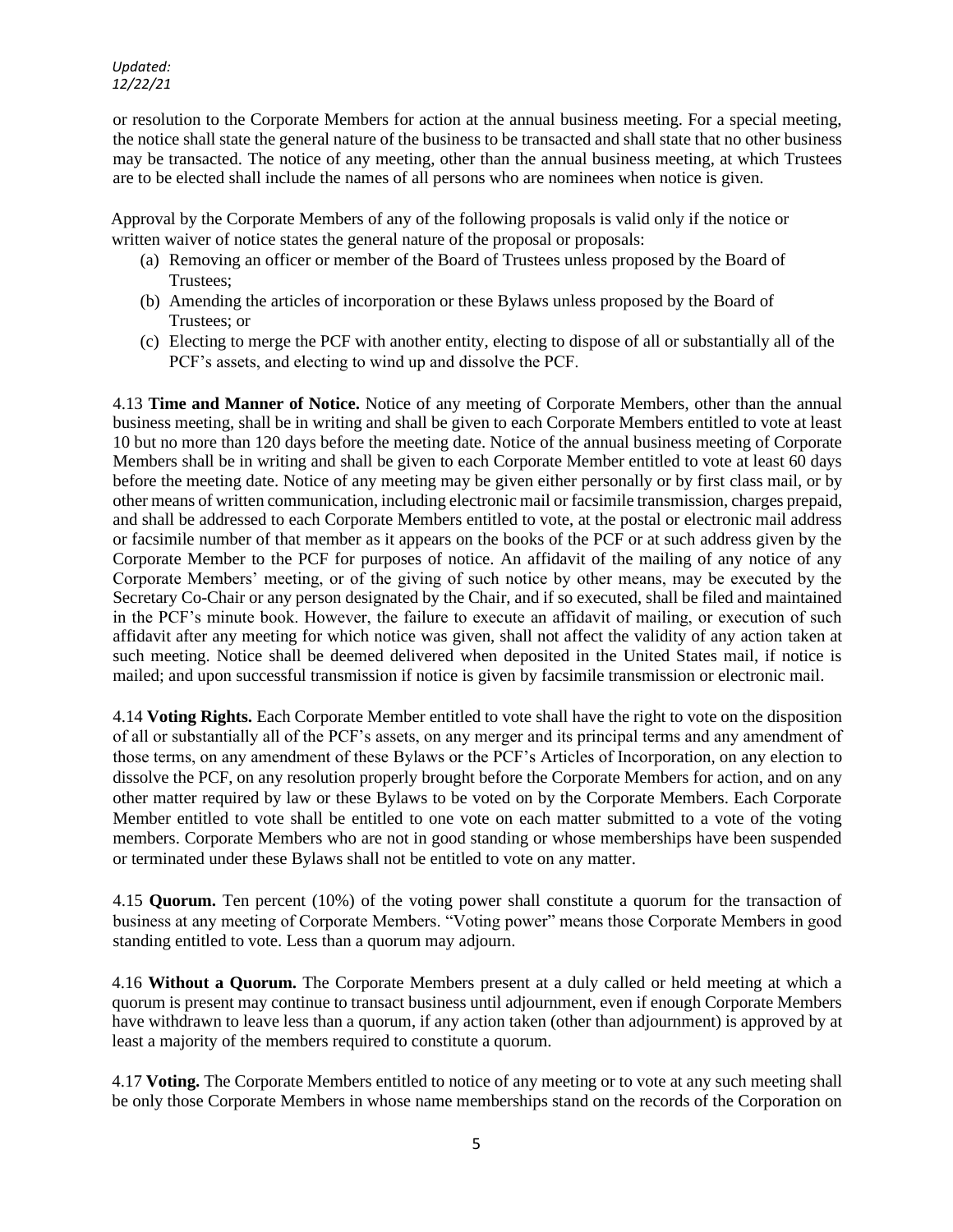the record date for notice determined pursuant to section 4.19 of these Bylaws. If a quorum is present, the affirmative vote of a majority of the voting power represented at the meeting shall be deemed the act of the members unless the vote of a greater number, or voting by classes, is required by law or by the Articles of Incorporation. In any election of members of the Board of Trustees, the candidates receiving the highest number of votes are elected.

In the event of a candidate tie during an election for the Board of Trustee position, the PCF Administrator ( i.e., delegate of the Board of Trustees in the management of the PCF business activities) will convene a closed door session. The majority vote of the Board members shall be necessary to constitute a quorum to determine the outcome of the tied election. The PCF Administrator will cast the single tie breaker vote based on the Board's decision.

4.18 **Waiver.** A Corporate Member's attendance at a meeting shall also constitute a waiver of notice of that meeting unless the Corporate Member objects at the beginning of the meeting to the transaction of any business because the meeting was not lawfully called or convened. Also, attendance at a meeting is not a waiver of any right to object to the consideration of matters required to be included in the notice of the meeting but not so included, if that objection is expressly made at the meeting.

4.19 **Record Date.** For purposes of establishing the Corporate Members entitled to receive notice of any meeting, entitled to vote at any meeting, entitled to vote by written ballot, or entitled to exercise any rights in any lawful action, the record date for sending notice of a meeting shall be the date notice is sent; for voting at a meeting shall be ten days before the date of the meeting; for voting by written ballot shall be ten days before the mailing of written ballots; and for taking any other action shall be ten days before that action.

4.20 **Adjournment.** Any Corporate Members' meeting, whether or not a quorum is present, may be adjourned to another time and place by the vote of the majority of the Corporate Members represented at the meeting. No meeting may be adjourned for more than 60 days. When a Corporate Members' meeting is adjourned to another time or place, notice need not be given of the adjourned meeting if the time and place to which the meeting is adjourned are announced at the meeting at which adjournment is taken. If after adjournment a new record date is fixed for notice or voting, a notice of the adjourned meeting shall be given to each member who, on the record date for notice of the meeting, is entitled to vote at the meeting. At the adjourned meeting, the PCF may transact any business that might have been transacted at the original meeting.

4**.**21 **Action by Members Without a Meeting.** Any action required or permitted to be taken at a meeting of members may be taken without a meeting if all the members entitled to vote are notified in writing and given the opportunity to vote, including by electronic means, for a minimum of a 10-day period and the requirement for a quorum is met. This shall hold except for the case of any action to be taken relating to a merger, consolidation and sale of assets. Such action may be taken without a meeting only (1) if all members consent in writing; or (2) if (a) the corporation provides to all members advance notification setting forth the proposed action, (b) the proposed action is not consummated before the expiration of 10 days after the giving of the notice, (c) the notice sets forth the existence of the 10-day period and (d) a majority of the members agree to the action.

# **Board of Trustees**

5. 01 **Board of Trustees.** Subject to the provisions and limitations of the New Jersey Nonprofit Corporation Act and any other applicable laws, and subject to any limitations imposed by the Articles of Incorporation, the PCF's affairs and activities shall be managed, and all corporate powers shall be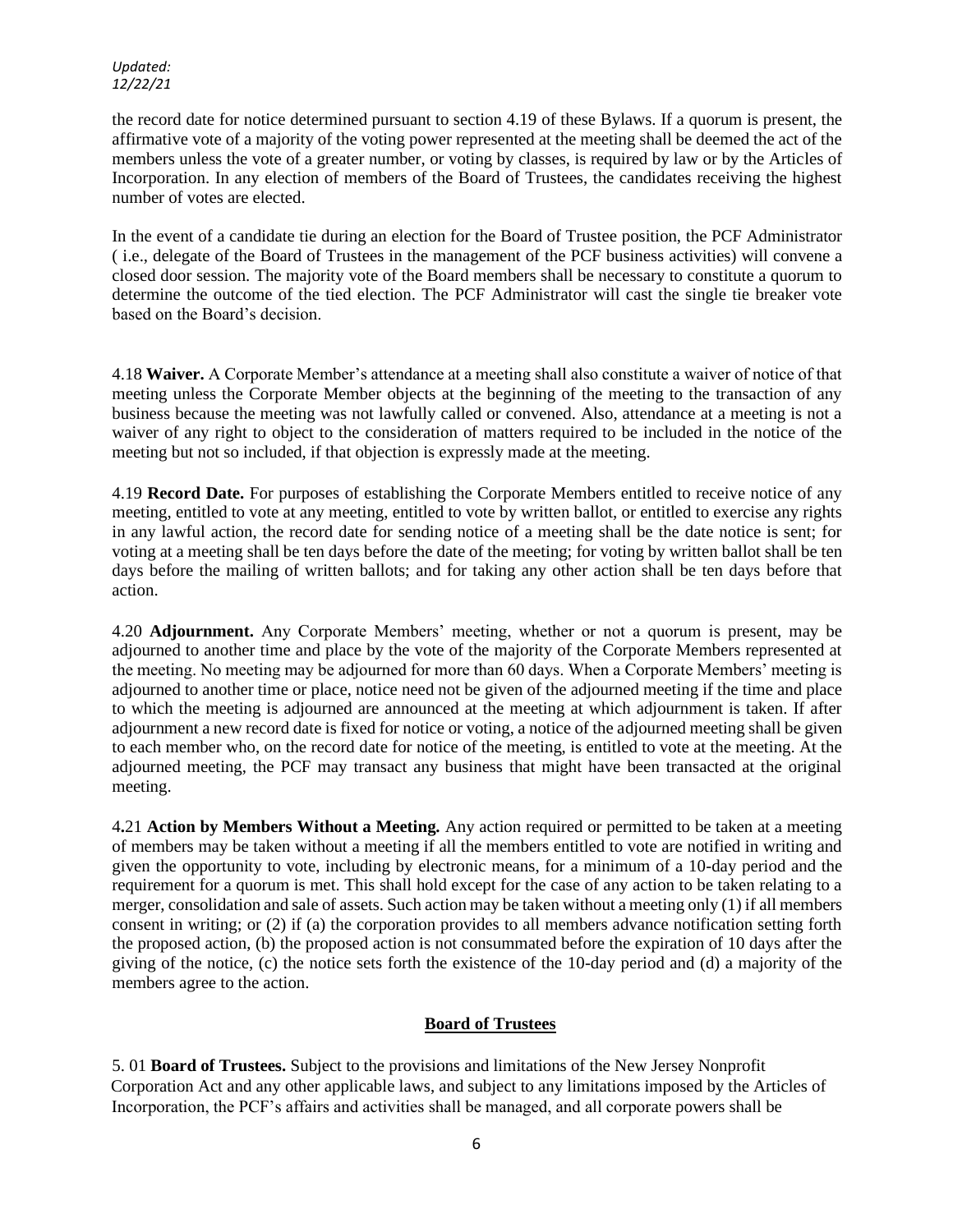exercised, by or under the direction of a Board of Trustees. The Board of Trustees shall be charged with the control and management of the affairs, business and properties of the PCF. The Board of Trustees may delegate the management of the activities of the PCF to any person or persons, an Administrator or Executive Director or committees, however composed, provided that the activities and affairs of the PCF shall be managed and all corporate powers shall be exercised under the ultimate direction and authority of the Board of Trustees.

5.02 **Rules.** The Board of Trustees may adopt such rules and regulations for the conduct of its meetings as it may deem proper so long as such action is not inconsistent with the laws of the State of New Jersey, the Articles of Incorporation, or these Bylaws.

5.03 **Specific Powers of the Board of Trustees.** Without prejudice to the general powers conferred by Sections 5.01 and 5.02 and the other powers conferred by the Articles of Incorporation and these Bylaws, it is hereby expressly declared that the Board of Trustees shall have the following powers:

- **First**: To adopt and amend rules and regulations, including but not limited to disciplinary rules and procedures applicable to Corporate Members and/or Participants, not inconsistent with these Bylaws, for the management of the PCF's business and affairs.
- **Second**: To purchase or otherwise acquire for the PCF any property, rights, or privileges which the PCF is authorized to acquire, at such price and on such terms and conditions and for such consideration as the Board of Trustees shall, in its discretion, deem appropriate.
- **Third**: In its discretion, to pay for any property or rights acquired by the PCF.
- **Fourth**: To borrow money and incur indebtedness on the PCF's behalf and to create, make, and issue mortgages, bonds, deeds of trust, trust agreements, and negotiable or transferable instruments and securities, secured by mortgage or otherwise, and to perform every other act necessary to effectuate the same.
- **Fifth**: To appoint and, at its discretion, remove or suspend such subordinate Officers, agents, or servants, permanently or temporarily, as it may deem appropriate, to determine their duties and to specify their salaries or emoluments, and to require security in such instances and in such amounts as the Board deems appropriate.
- **Sixth**: To confer upon any appointed Officer of the PCF, by resolution, the power to choose, remove, or suspend such subordinate Officers, agents, or servants.
- **Seventh**: To determine who shall be authorized on the PCF's behalf to sign bills, notes, receipts, acceptances, endorsements, checks, releases, contracts, and documents.
- **Eighth:** To change the registered office in New Jersey from one location to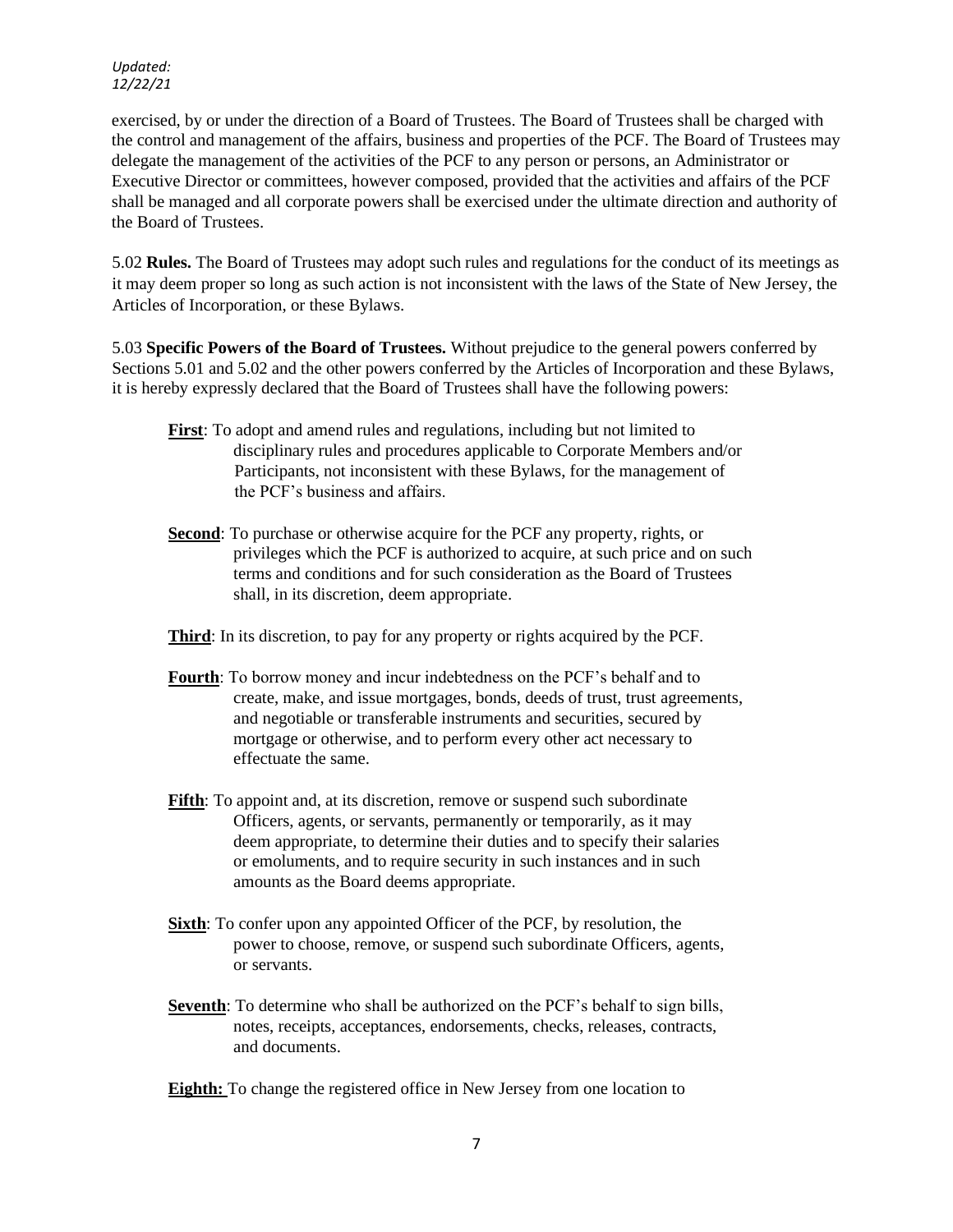another; to appoint and approve a registered agent for the PCF; to establish a principal office in such location as deemed reasonable and to change the location of the principal office from one location to another; to cause the PCF to be qualified to conduct its activities in any other state, territory, dependency or country; and to conduct its activities in or outside the state of incorporation.

5.04 **Number and Qualifications of Members of the Board of Trustees.** The authorized number of members of the Board of Trustees shall be six (6), unless changed by amendment of the Articles of Incorporation or these Bylaws.

The trustees shall be divided into four (4) groups. Those groups shall be referred to as Group A, Group B, Group C and At-large.

- 1. Group A shall consist of (1) trustee employed by large companies, which for the purposes of these bylaws shall be defined as companies with more than three thousand (3,000) U.S. employees.
- 2. Group B shall consist of (1) trustee employed by a medium sized company, which for the purposes of these bylaws shall be defined as a company with one thousand (1,000) to three thousand (3,000) U.S. employees.
- 3. Group C shall consist of (1) trustee employed by a small company, which for the purposes of these bylaws shall be defined as a company with less than one thousand (1,000) U.S. employees.
- 4. At-large trustees shall consist of (3) trustees employed by a company of any size.

Members of the Board of Trustees must be Participants in good standing of the PCF.

5.05 **Manner of Election and Term of Office.** The Members of the Board of Trustees shall be elected by the Corporate Members entitled to vote at the annual business meeting of the Members. Each member of the Board of Trustees shall take office upon election and shall hold office until a successor has been elected and qualified. If the annual meeting is not held or the Trustees are not elected at such meeting, the Trustees may be elected at any special meeting of Members held for that purpose.

The term of office of each trustee elected at an annual meeting shall be three (3) years expiring at the time of an annual meeting. The term of office for trustees elected at a special meeting or by a special vote held without a meeting in order to fill a vacancy shall be three years plus the remaining time period until the next annual meeting. At each annual meeting of members, trustees shall be elected for a full term of three (3) years to succeed those whose term expired.

A Trustee may elect to extend their tenure in office for an additional three (3) year term but for no more than two (2) consecutive terms. The Trustee must notify the Board of Trustees of their intent at least 90 days prior to their terms expiration. To qualify for the extension, the Trustee must have been actively engaged during their first term in office which may include but not limited to participating in Board of Trustee meetings, planning and facilitating member meetings and recruiting new members. A majority by the Board of Trustees must be reached to advance the extension request to the Corporate Members for vote.

5.06 **Nomination.** The Board of Trustees may adopt rules governing the nomination of persons as members of the Board of Trustees. In the absence of any such rules nominations for election of officers and members of the Board of Trustees may be made from the floor at the annual business meeting by Corporate Members and/or Participants in good standing.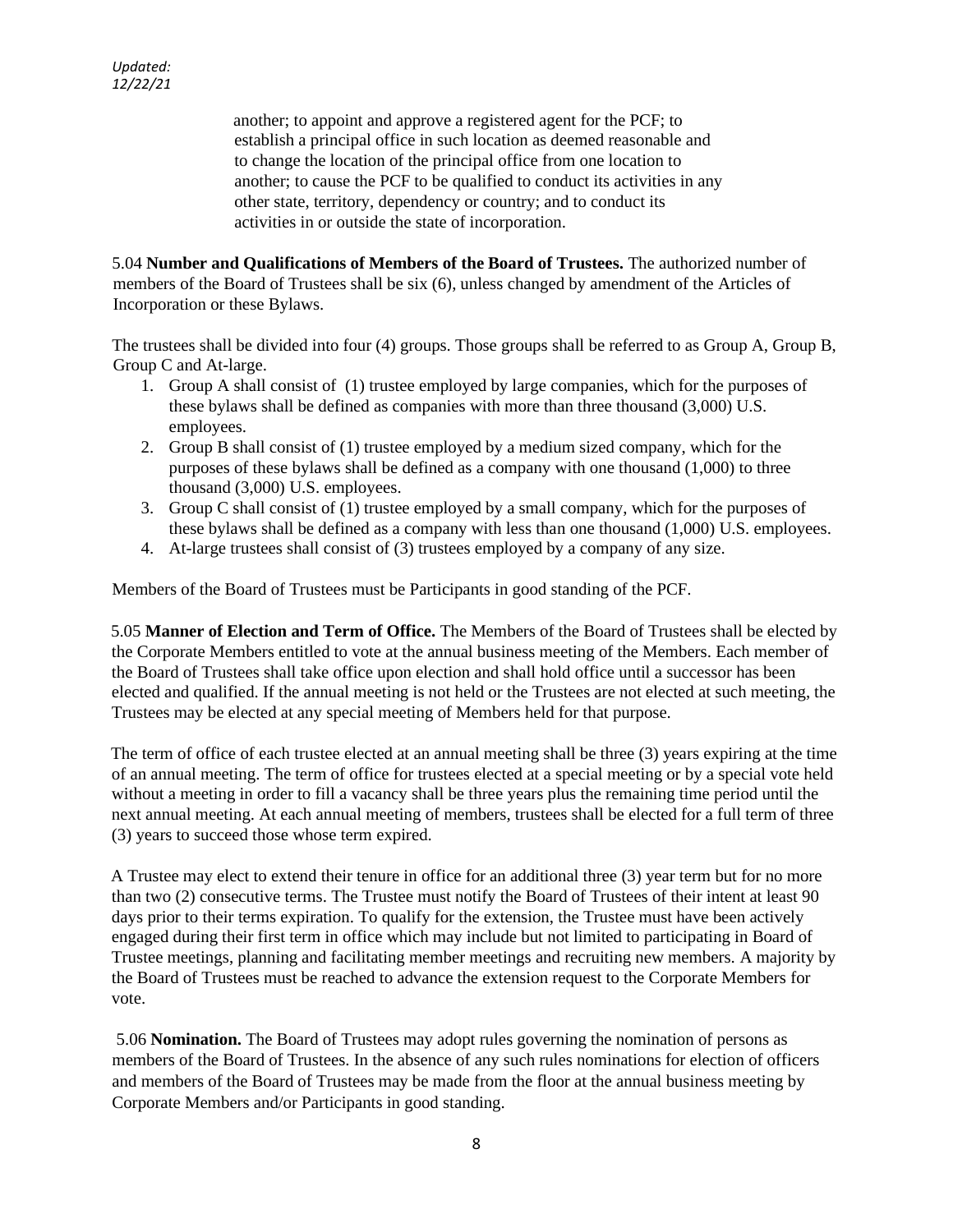5.07 **Annual Meeting of the Board of Trustees.** The Board of Trustees shall meet at least once prior to the annual business meeting of the Corporate Members and Participants to consider matters to be presented to the Corporate Members at the annual meeting. Notice of the annual meeting of the Board of Trustees shall be given to each member of the Board of Trustees a reasonable period of time prior to the meeting.

5.08 **Regular Meetings of the Board of Trustees.** Regular meetings of the Board of Trustees, other than the annual meeting, shall be held at such dates and times as may be set by the Board of Trustees.

5.09 **Special Meetings of the Board of Trustees.** Special meetings of the Board of Trustees may be called by the Chair or any other member of the Board of Trustees. Special meetings may be held on five days' notice by first class mail, postage prepaid, or on 48 hours' notice delivered personally or by telephone (including a voice message system or other system or technology designed to record and communicate messages), facsimile, telegraph, electronic mail, or other electronic means. Notice of the special meeting need not be given any member of the Board of Trustees who signs a waiver of notice or written consent to holding the meeting, or an approval of the minutes of the meeting, whether before or after the meeting, or who attends the meeting without protesting the lack of notice to that member either before or at the commencement of the meeting. All waivers, consents, and approvals shall be filed with the corporate records or made a part of the minutes of the meeting.

5.10 **Telephonic Meetings.** Any or all trustees may participate in a meeting of the Board of Trustees or a committee of the board by means of conference telephone or any means of communication by which all persons participating in the meeting are able to hear each other, unless otherwise provided in the certificate of incorporation.

5.11 **Quorum at Meetings of the Board of Trustees.** A majority of the members of the Board of Trustees shall be necessary at all times to constitute a quorum for the transaction of any business. If a quorum is present, the affirmative vote of a majority of the members of the Board of Trustees present shall be deemed the act of the Board of Trustees unless the vote of a greater number of members is required by law, the Articles of Incorporation, or these Bylaws; provided, however, that any meeting at which a quorum was initially present may continue to transact business notwithstanding the withdrawal of voting members if any action taken is approved by at least a majority of the required quorum for that meeting, or such greater number as is required by the law, the Articles or these Bylaws.

5.12 **Action by Board of Trustees Without a Meeting.** Any action required or permitted to be taken at any meeting of the Board of Trustees may be taken without a meeting if a written consent to such action is given by a majority of the Board of Trustees and such consent is filed with the minutes of the Board of Trustees.

5.13 **Compensation of Trustees.** No member of the Board of Trustees shall receive any salary or compensation for his or her services as a member of the Board of Trustees except that they may be reimbursed for reasonable expenses incurred in conducting the business of the PCF subject to the approval of the Board of Trustees.

5.14 **Conduct of Meetings.** The Board of Trustees shall nominate a Trustee to serve as the Chair of the Board of Trustees. The nominee must be a qualified individual who is either a current or previous member of the Board of Trustees. This Chair shall preside at meetings of the Board of Trustees.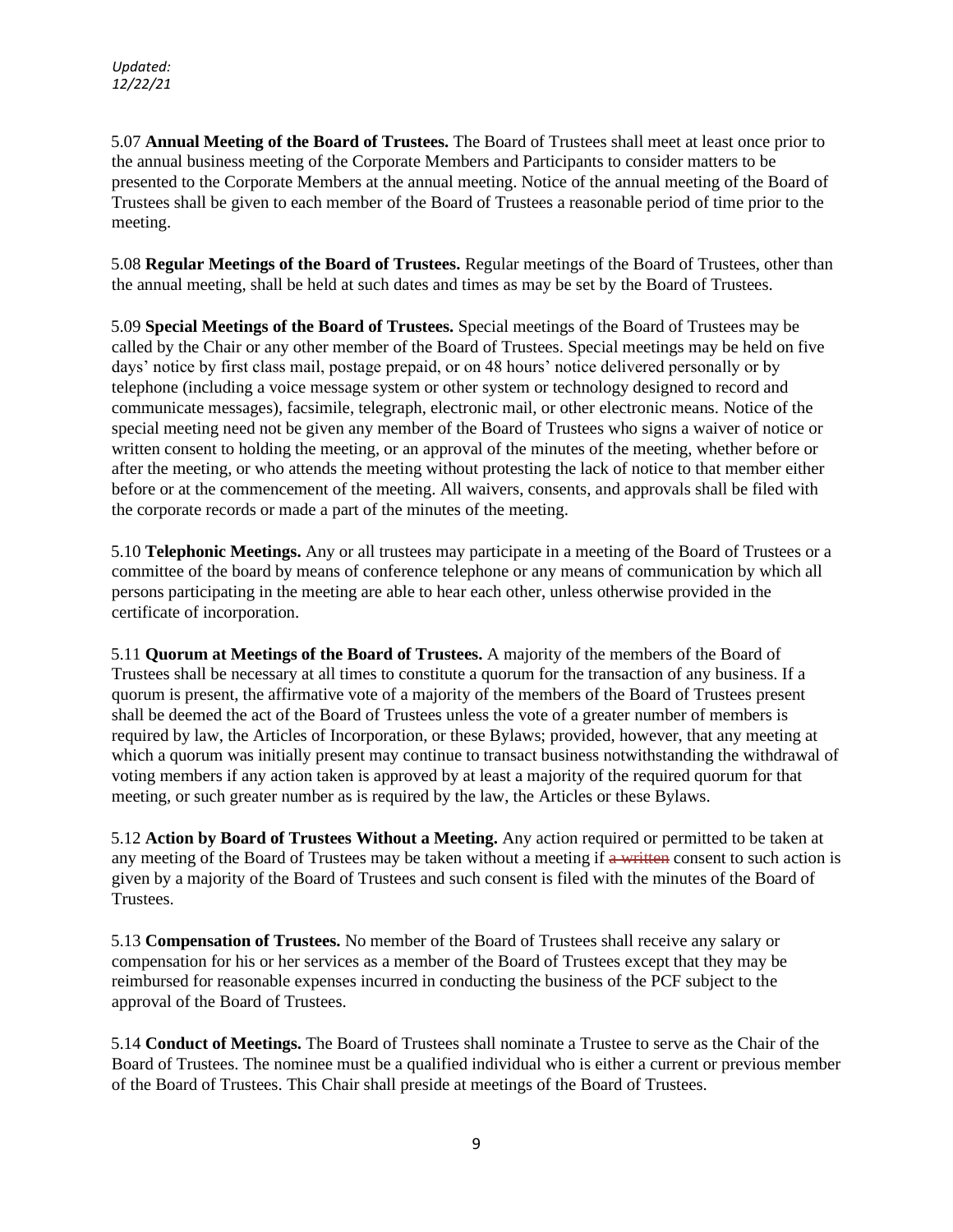5.15 **Adjournment.** A majority of the members of the Board of Trustees present at a meeting, whether or not a quorum is present, may adjourn any meeting to another time and place. If the meeting is adjourned for more than 24 hours, notice of the adjournment to another time or place must be given before the time of the adjourned meeting to the voting members who were not present at the time of the adjournment.

5.16 **Removal of Members of Board of Trustees.** Any member of the Board of Trustees may be removed from office at any time by a majority vote of the voting Corporate Members of the PCF whenever in their judgment removal is in the best interests of the PCF.

5.17 **Resignation of Members of Board of Trustees.** Any member of the Board of Trustees may resign effective upon giving written notice to the Board of Trustees. The notice may specify a later effective date of the resignation. If the resignation is to be effective at a later date, a successor member may be elected to take office when the resignation becomes effective. The acceptance of a resignation shall not be necessary to make it effective.

5.18 **Vacancies on the Board of Trustees.** A vacancy on the Board of Trustees occurs on the death, resignation, or removal of a member of the Board; and whenever the authorized number of members of the Board is increased. In the event, the Board member remains to fill the vacancy during this interim period and is no longer employed by the member company, they shall not be entitled to cast a vote in any election or other business related activities which require a company vote since they are no longer a representative of such company. However, they are still entitled to cast a vote on Board related business activities. Any vacancy shall be filled by election at the annual meeting or at a special meeting of the Corporate Members called for that purpose.

5.19 **Reduction in the Number of Board of Trustees Members.** Any reduction in the authorized number of members of the Board of Trustees shall not result in any member of the Board being removed from office prior to the expiration of the term of his or her office.

5.20 **Committees.** Subject to the provisions of Section 5.21 below, in the event that the Board of Trustees determines that the management of the PCF would be benefited by the establishment of an executive committee and one or more other committees, the Board may from time to time establish one or more such committees. The establishment of a committee shall be effected by a resolution of the Board of Trustees approved by the vote of a majority of the members of the Board then in office, which specifically sets forth the powers and duties delegated to such committee. The designation of any such committee and the delegation to it of authority shall not operate to relieve the Board of Trustees, or any member thereof, of any responsibility under the law.

5.21 **Limitations Upon Committees of the Board of Trustees.** No committee of the Board of Trustees, including any executive committee, shall:

- (a) Make, alter or repeal any bylaw of the corporation;
- (b) Elect or appoint any trustee, or remove any officer or trustee; (c) Submit to members any action that requires members' approval; or (d) Amend or repeal any resolution previously adopted by the board.

The Board of Trustees, by resolution adopted by a majority of the entire board, may:

(a) Fill any vacancy in any committee;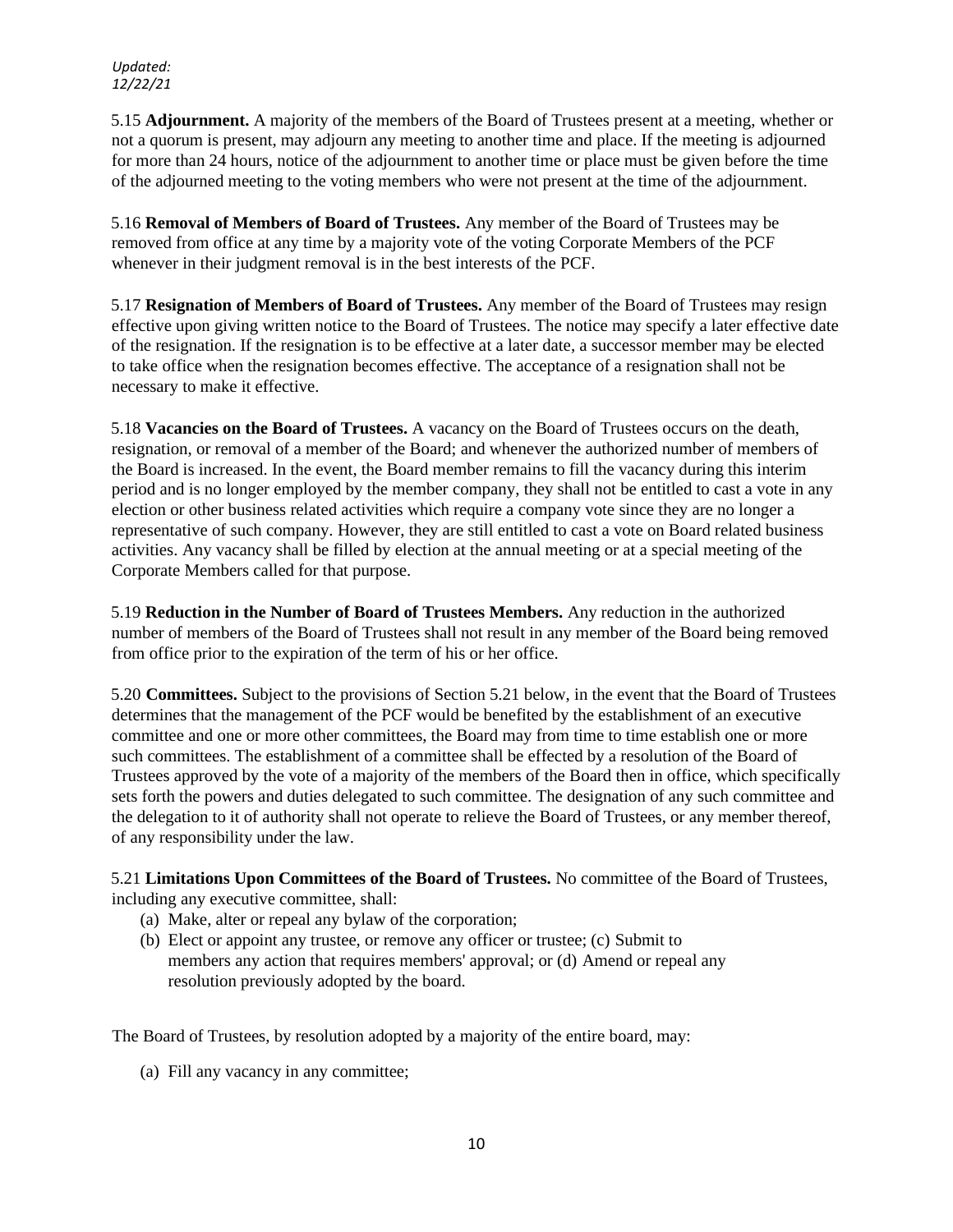- (b) Appoint one or more trustees to serve as alternate members of any committee, to act in the absence or disability of members of any committee with all the powers of the absent or disabled members;
- (c) Abolish any committee at its pleasure; and
- (d) Remove any trustee from membership on a committee at any time, with or without cause.

Actions taken at a meeting of any committee shall be reported to the Board of Trustees at its next meeting following the committee meeting; except that, when the meeting of the Board of Trustees is held within 2 days after the committee meeting, the report shall, if not made at the first meeting, be made to the Board of Trustees at its second meeting following the committee meeting.

# **Officers**

6.01 **Authorized Officers; Manner of Election and Terms of Office.** The Officers of the Corporation shall be a Chair, Membership Co-Chair, Secretary Co-Chair and Treasurer Co-Chair. The Officers shall be elected by majority vote of the Board of Trustees entitled to vote at the annual business meeting.

The Officers shall serve three (3) year terms of office. Each officer shall take office upon election and shall hold office until the next annual meeting of the Board of Trustees at which the office is up for election and until a successor has been elected and qualified. If the annual meeting is not held or the officers are not elected at such meeting, the officers may be elected at any special meeting of the Board of Trustees held for that purpose.

An Officer may elect to extend their tenure in office for an additional three (3) year term but for no more than two (2) consecutive terms pursuant to section 5.05.

The Board of Trustees may establish such other officers as are necessary to transact the business of the PCF. It is permissible for two offices to be held by the same person. In the case which a Co-Chair assumes the office as Chair pursuant to section 5.18, the PCF shall be without a Co-Chair until the next election of Officers.

6.02 **Chair.** The Chair, the equivalent of President, shall preside as Chairman at all meetings of the Corporate Members. The Chair shall see that the rules of order and decorum are properly enforced in all deliberations of the PCF, and shall sign the approved minutes of each meeting. The Chair shall have general superintendence and direction of all of the other Officers of the Corporation and shall see that their duties are properly performed. The Chair shall assist the Co-Chairs in the performance of their duties and shall perform such other duties as the Board of Trustees may direct.

6.03 **Membership Co-Chair.** The Membership Co-Chair, the equivalent of Vice President, shall assist the Chair and other Co-Chairs in the performance of their duties and shall perform such other duties as the Board of Trustees may direct.

6.04 **Treasurer Co-Chair.** The Treasurer Co-Chair, the equivalent of Treasurer, shall supervise all dues collections and the accounts of the PCF; shall ensure that full and accurate accounting records are maintained at all times; and shall present such reports, including an annual report of the PCF's financial condition, as the Board of Trustees may direct. The Treasurer Co-Chair shall assist the Chair and other Co-Chairs in the performance of their duties and shall perform such other duties as the Board of Trustees may direct.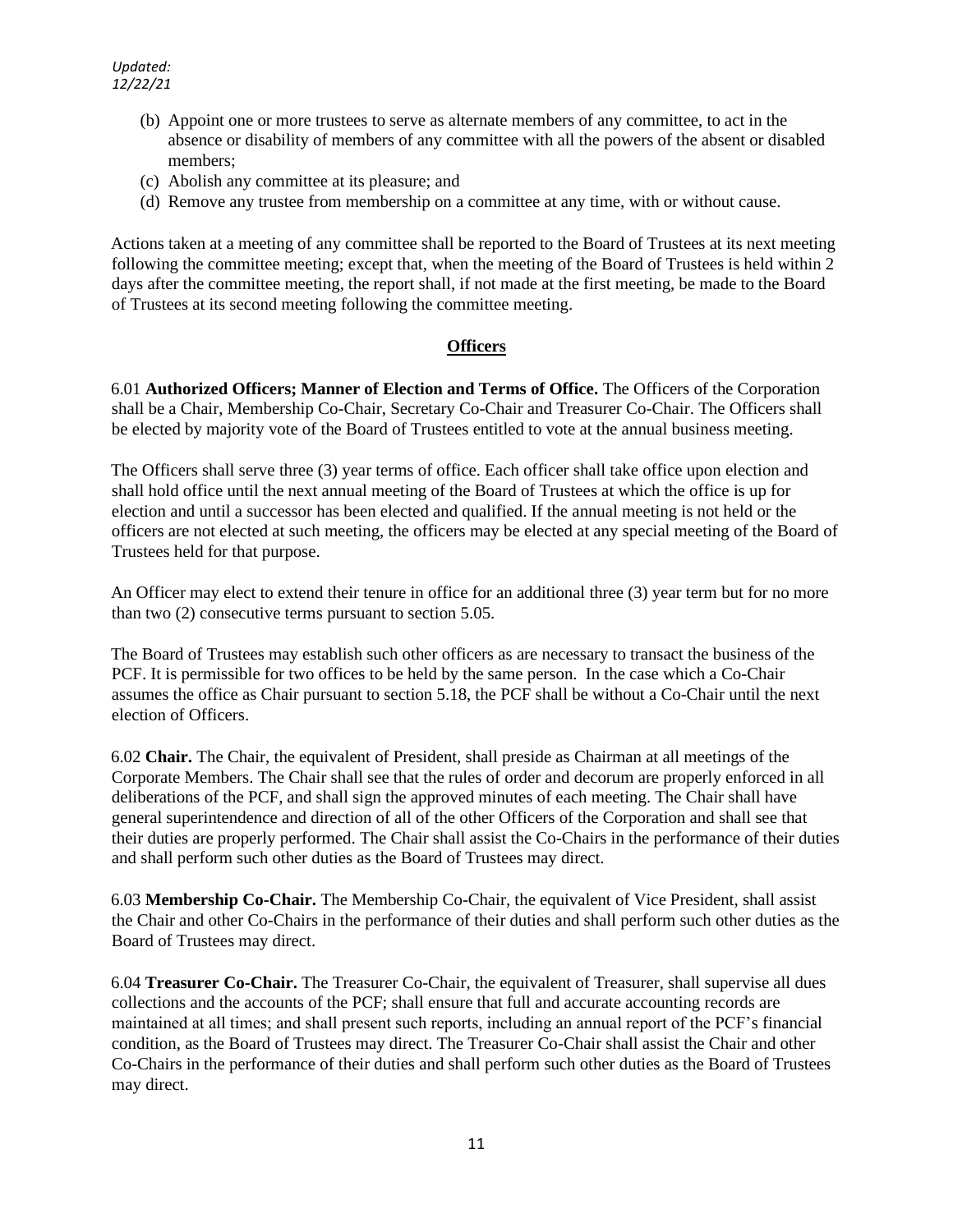6.05 **Secretary Co-Chair.** The Secretary Co-Chair, the equivalent of Secretary, shall keep minutes of all meetings of the Corporate Members; and shall report unfinished business requiring action from prior meetings; shall supervise correspondence of the PCF.

6.06 **Other Officers.** The Board of Trustees or the Chair may designate such other subordinate officers with such duties as may be necessary or advisable for the conduct of the PCF's affairs.

6.07 **Resignations of Officers.** Any Officer may resign his or her office at any time, such resignation to be made in writing and to take effect from the time the same is received by the PCF, unless some later time is specified in the resignation, and then from that date. The acceptance of a resignation shall not be necessary to make it effective.

6.08 **Vacancies in Office.** Except as otherwise provided in these Bylaws, vacancies in offices shall be filled by the Board of Trustees. Should the office of Chair become vacant, the Co-Chair shall assume the duties of Chair until a Chair is duly elected by the Board of Trustees.

6.08 **Compensation of Officers.** Officers of the PCF shall serve without compensation except that they may be reimbursed for reasonable expenses incurred in conducting the business of the PCF subject to the approval of the Board of Trustees.

# **Indemnification of Officers and Trustees**

7.01 The PCF may indemnify a corporate agent [defined in part as any person who is or was a trustee, officer, employee or agent of the indemnifying corporation] against the agent's expenses and liabilities in connection with any proceeding involving the corporate agent because the agent is or was a corporate agent, other than a proceeding by or in the right of the corporation, if: (1) the corporate agent acted in good faith and in a manner which the agent reasonably believed to be in or not opposed to the best interests of the corporation; and (2) with respect to any criminal proceeding, the corporate agent had no reasonable cause to believe the conduct was unlawful. The termination of any proceeding by judgment, order, settlement, conviction or upon a plea of nolo contendere or its equivalent, shall not of itself create a presumption that the corporate agent did not meet the applicable standards of conduct set forth in this section.

7.02 The PCF may indemnify a corporate agent against the agent's expenses in connection with any proceeding by or in the right of the corporation to procure a judgment in its favor which involves the corporate agent by reason of being or having been the corporate agent, if the agent acted in good faith and in a manner which the agent reasonably believed to be in or not opposed to the best interests of the corporation. However, in the proceeding no indemnification shall be provided in respect of any claim, issue or matter as to which the corporate agent was liable to the corporation, unless and only to the extent that the Superior Court or the court in which the proceeding was brought shall determine upon application that despite the adjudication of liability, but in view of all circumstances of the case, the corporate agent is fairly and reasonably entitled to indemnity for those expenses as the Superior Court or the other court shall deem proper.

7.03 The PCF shall indemnify a corporate agent against expenses to the extent that the corporate agent has been successful on the merits or otherwise in any proceeding referred to in subsections 7.01 and 7.02 of this section or in defense of any claim, issue or matter therein.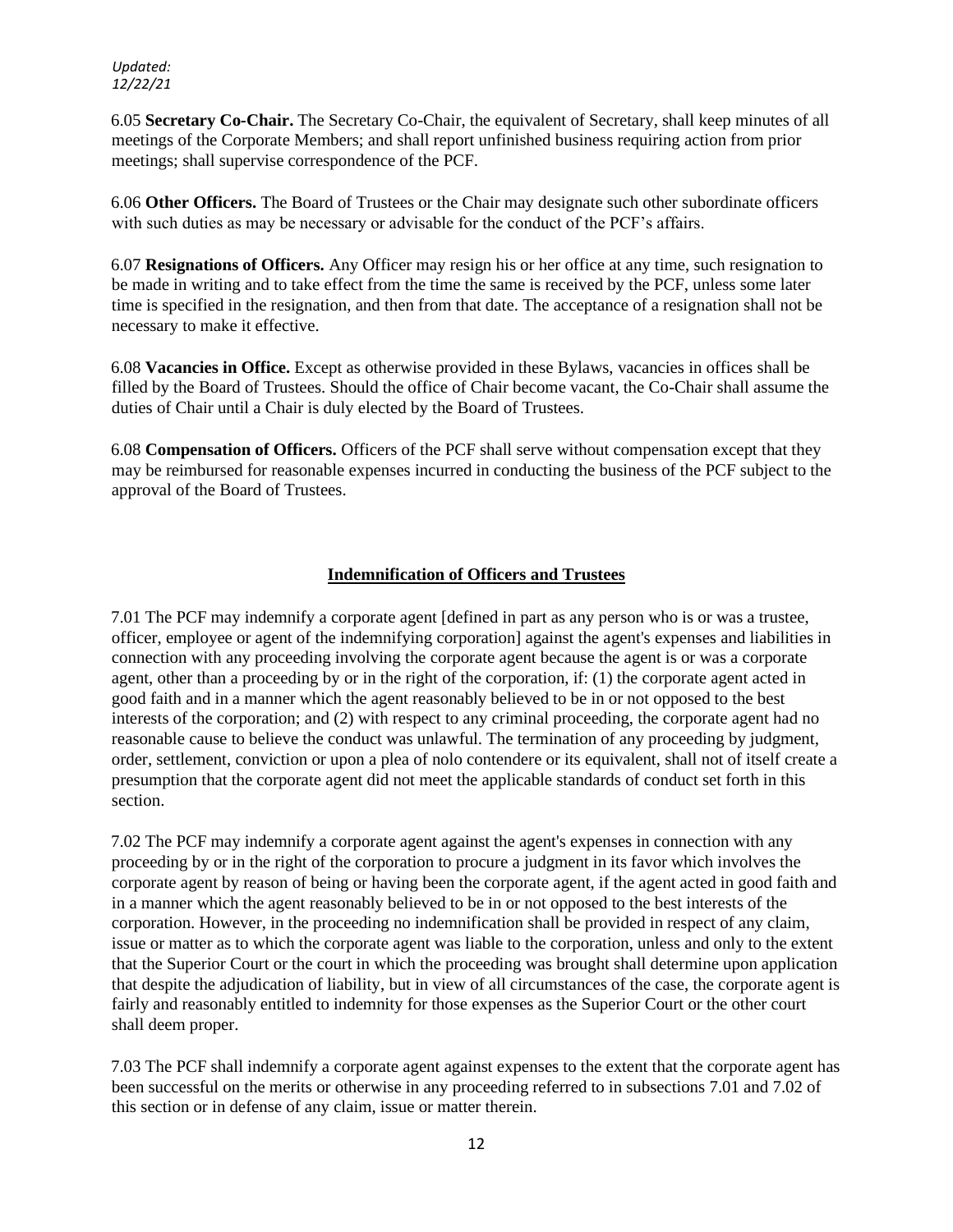# **Insurance**

8.01 The PCF shall purchase and maintain insurance to the extent required by law on behalf of its Officers, Trustees, employees and other agents, to cover liability asserted against or incurred by any Officer, Trustee, employee or agent in such capacity or arising from the Officer's, Trustee's, employee's or agent's status as such, and whether or not the PCF has the power to indemnify or advance expenses to such person under these Bylaws or applicable law.

# **Contracts With Trustees and Officers**

9.01 No Member of the Board of Trustees or Officer of the PCF, nor any corporation, firm, association or other entity in which one or more of the PCF's Trustees or Officers have a material financial interest, shall be interested, directly or indirectly, in any contract or transaction with the PCF, unless:

- (a) the material facts regarding that Trustee's or Officer's financial interest in such contract or transaction or regarding such common Trusteeship, officership or financial interest are fully disclosed in good faith and noted in the minutes, or are known to all members of the Board of Trustees prior to the Board's consideration of such contract or transaction;
- (b) such contract or transaction is authorized in good faith by a majority of the Board of Trustees by a vote sufficient for that purpose without counting the votes of the interested Trustee(s);
- (c) before authorizing or approving the transaction, the Board of Trustees considers and in good faith decides after reasonable investigation that the Corporation could not obtain a more advantageous arrangement with reasonable effort under the circumstances; and
- (d) the Corporation for its own benefit enters into the transaction, which is fair and reasonable to the Corporation at the time the transaction is entered into.

This section does not apply to a transaction that is part of an educational or charitable program of the Corporation if it

- (a) is approved or authorized by the Corporation in good faith and without unjustified favoritism, and
- (b) results in a benefit to one or more Trustees or Officers or their families because they are in the class of persons intended to be benefited by the educational or charitable program of the PCF.

No loan shall be made by the PCF to any of its Officers or Trustees.

## **Corporate Records, Contracts and Accounts**

10.01 **Books and Records.** The PCF shall keep correct and complete books and records of account, and shall keep written minutes of the proceedings of its Corporate Members and/or Participants, Board of Trustees, and any committees having any of the authority of the Board of Trustees. In addition, the PCF shall keep at its registered office or principal office a record of the names and addresses of its Corporate Members entitled to vote. All books and records of the PCF may be inspected by any Corporate Member and/or Participant, or the Corporate Member's and/or Participant's agent or attorney, for any proper purpose at any reasonable time. Without imposing any duty to provide photocopies of its books and records, the PCF shall be entitled to charge a reasonable fee for providing photocopies of any book or record requested by or on behalf of a Corporate Member and/or Participant.